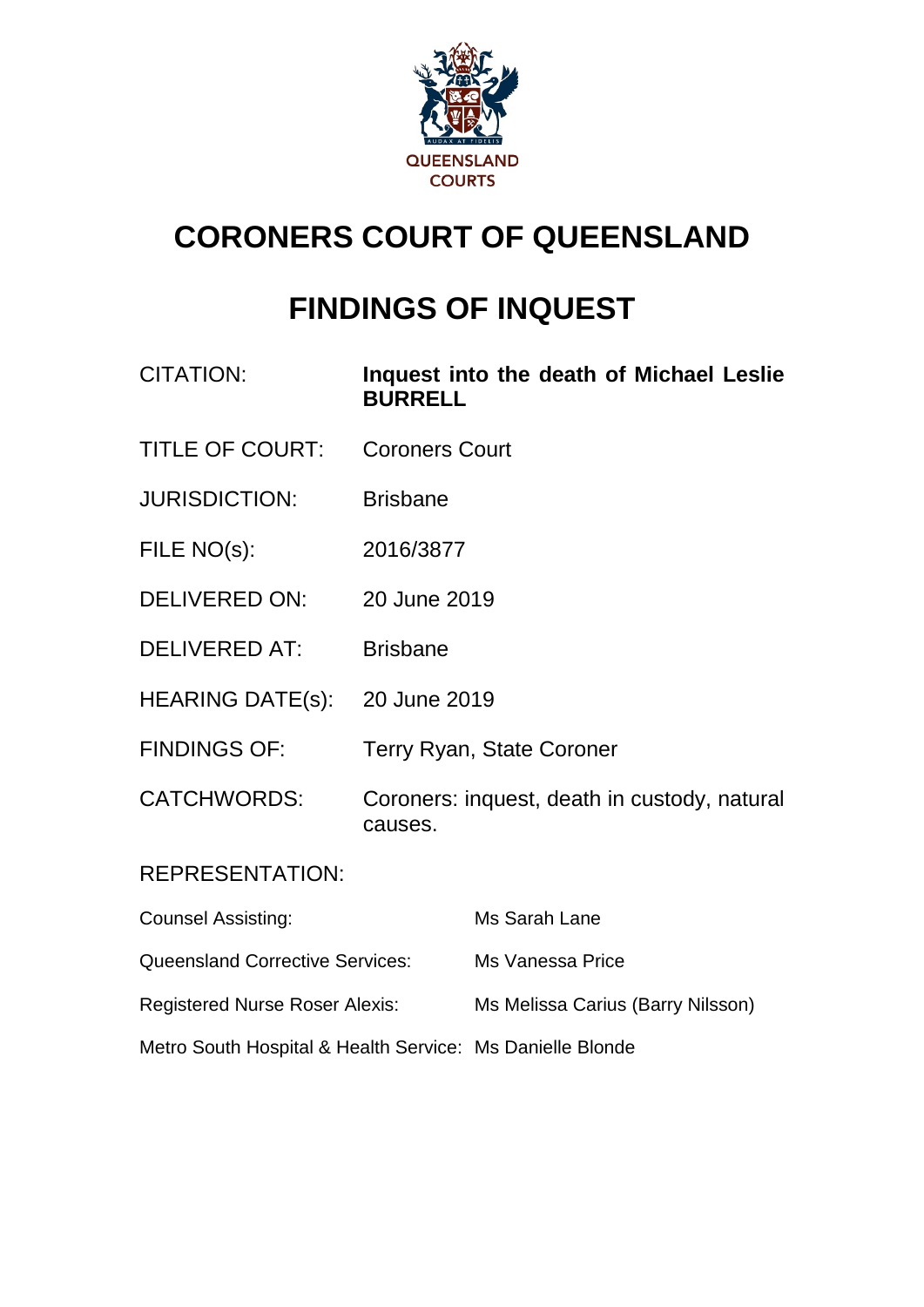## Contents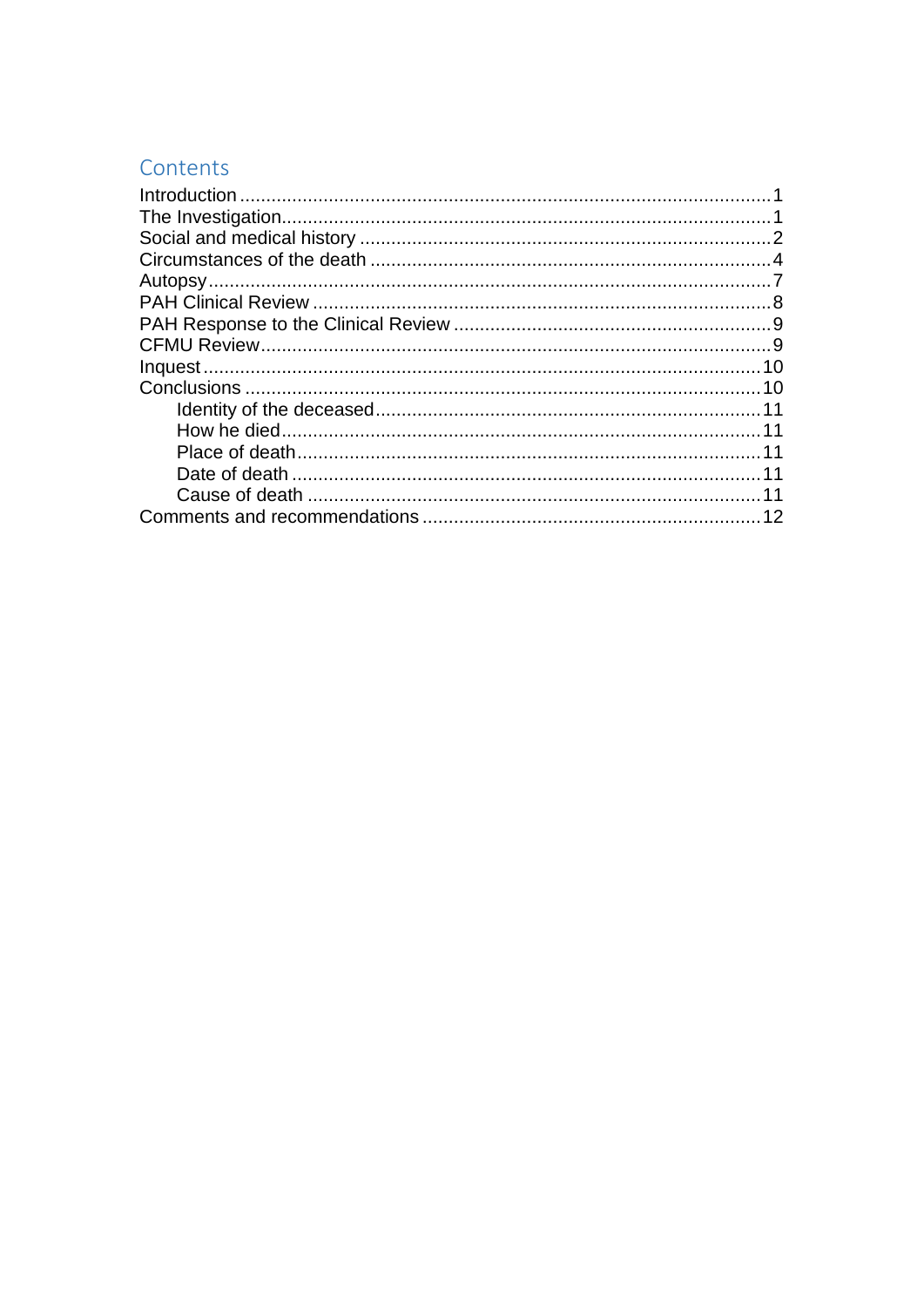#### <span id="page-2-0"></span>**Introduction**

1. Michael Leslie Burrell was 58 years of age when he died in palliative care in the Princess Alexandra Hospital Secure Unit (PAHSU) on the morning of 18 September 2016. Mr Burrell had been transferred to the PAHSU the previous evening from the Wolston Correctional Centre (WCC) where he was serving a term of imprisonment for manslaughter. Mr Burrell died of natural causes from terminal liver cancer, which developed as a result of cirrhosis of the liver and Hepatitis C infection.

#### <span id="page-2-1"></span>**The Investigation**

- 2. Senior Constable Marcelle Sannazzaro from the Queensland Police Service (QPS) Corrective Services Investigation Unit (CSIU) oversaw the investigation into the circumstances leading to Mr Burrell's death. Having regard to the circumstances of the death I am satisfied that the investigation was satisfactory.
- 3. After being notified of Mr Burrell's death, CSIU officers attended the PAH on 18 September 2016. Mr Burrell's correctional records and his medical files from WCC and the PAH were obtained. QPS Photographic officers attended and took photographs of Mr Burrell. No forensic examinations were considered necessary as it was ascertained that Mr Burrell had been under guard since his admission. The scene had been appropriately preserved.
- 4. The CSIU investigation was supplemented by statements from relevant nursing staff and medical officers at the PAH. These statements were tendered at the inquest.
- 5. On the basis of the evidence obtained Detective Senior Constable Sannazzaro provided a report containing the following conclusions:
	- *1. The deceased had previously been diagnosed with Hepatocellular Carcinoma.*
	- *2. The deceased had been receiving medical treatment at the [PAH] for his ailments up to the time of his death.*
	- *3. The deceased was always afforded medical care for his illness during his time as an inmate at the WCC.*
	- *4. QCS staff correctly followed death in custody protocols.*
	- *5. QPS staff correctly followed death in custody protocols and conducted a thorough investigation.*
	- *6. An autopsy was performed on the deceased which confirmed the cause of death was his illness.*
	- *7. No other circumstances contributed to the deceased's death.*
	- *8. No suspicious circumstances exist in relation to his death.[1](#page-2-2)*

<span id="page-2-2"></span> $1$  Exhibit A4, p 8.  $\overline{a}$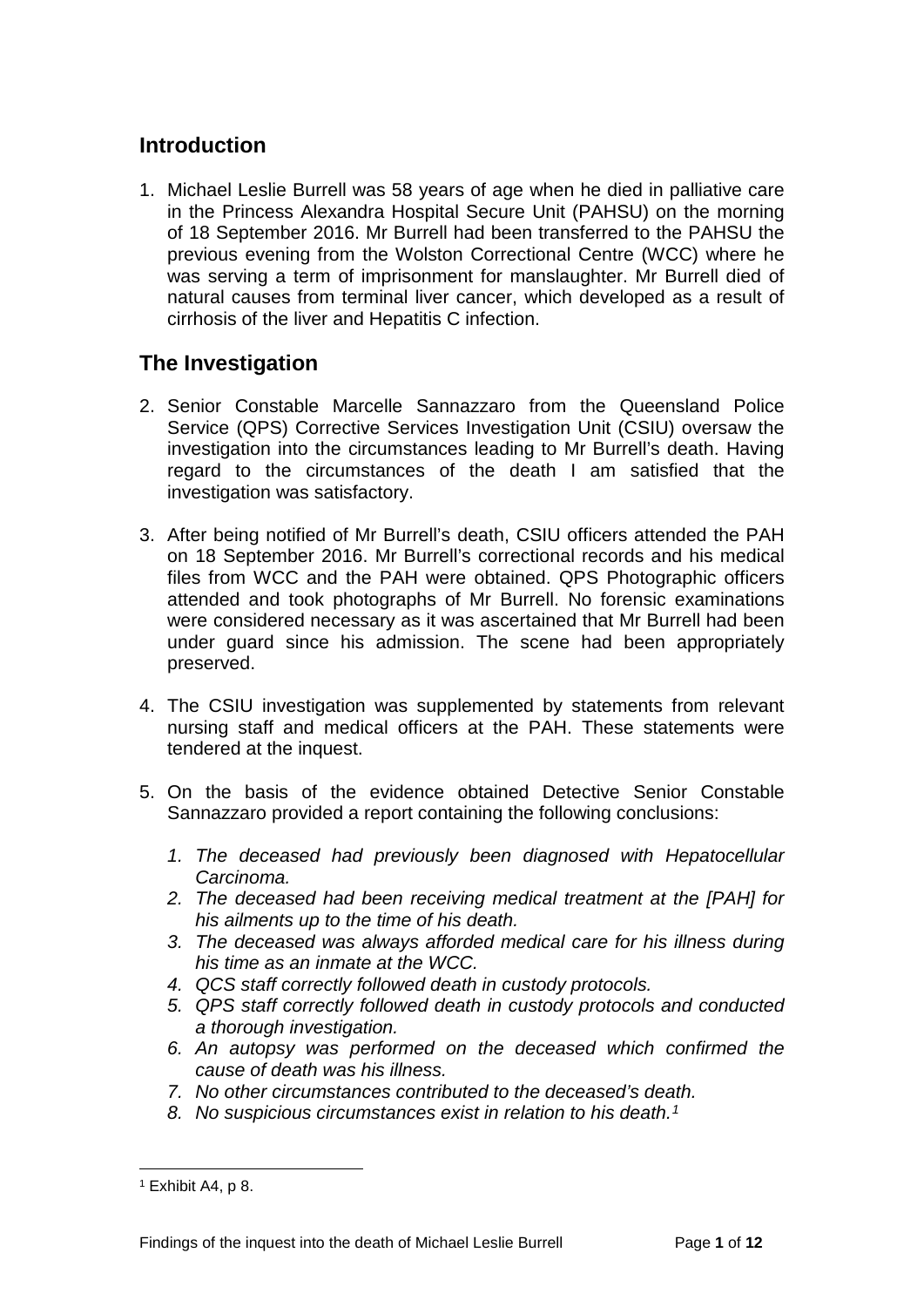#### <span id="page-3-0"></span>**Social and medical history**

- 6. Mr Burrell was born on 31 July 1958 in Mildura, Victoria.[2](#page-3-1) Mr Burrell had been serving his prison sentence since 2009, and had no next of kin or other emergency contacts listed in his medical records at his most recent admissions.[3](#page-3-2)
- 7. Mr Burrell had a significant medical history which included the contraction of hepatitis C sometime after 1979. It is likely that Mr Burrell acquired this infection from intravenous drug use or in the course of getting one of his many tattoos.<sup>[4](#page-3-3)</sup>
- 8. Mr Burrell also had a lengthy criminal history. In 1976, when he was aged 18 years, he was convicted of possessing a prohibited plant. Mr Burrell's convictions show that, from then on, his offending was reasonably regular, and escalated in seriousness until, in 1992, he received his first sentence of imprisonment for an assault occasioning bodily harm, and served six months. In 1995 Mr Burrell was imprisoned for 18 months for an offence of unlawful wounding.[5](#page-3-4)
- 9. In 1997, Mr Burrell was involved in a serious car accident. As a result of his injuries, he had his spleen removed, and his right leg was amputated below the knee.<sup>[6](#page-3-5)</sup> In 1998, he was sentenced to two years imprisonment for dangerous driving while affected by an intoxicating substance.<sup>[7](#page-3-6)</sup>
- 10.In 2001, after his release from prison, Mr Burrell was admitted to the PAH to be fitted with a prosthetic leg.<sup>[8](#page-3-7)</sup> The delay in fitting his leg had been caused, in part, by recurring chronic infections in his stump, which made it impossible for him to wear any prosthetic. It was during this admission that investigations revealed that Mr Burrell had hepatitis C, and he was reviewed to determine his suitability for antiviral therapy to treat that infection. Given that he reported a history of depression, his treating team decided that he was not a good candidate for this therapy because of the risk of neuropsychiatric side-effects. Mr Burrell was advised to avoid alcohol. [9](#page-3-8) Mr Burrell continued to suffer from intermittent infections in his stump, and from time to time was confined to a wheelchair because he could not wear his prosthetic.[10](#page-3-9)

<sup>2</sup> Exhibit A1.  $\overline{a}$ 

<span id="page-3-2"></span><span id="page-3-1"></span><sup>3</sup> Exhibit B6.1, p 223, 260.

<span id="page-3-3"></span><sup>4</sup> Exhibit B6, para 11.

<span id="page-3-4"></span><sup>5</sup> Criminal history.

<span id="page-3-5"></span><sup>6</sup> Exhibit B6, para 12.

<span id="page-3-6"></span><sup>7</sup> Criminal history.

<sup>8</sup> Exhibit B6.1, p 408.

<span id="page-3-8"></span><span id="page-3-7"></span><sup>9</sup> Exhibit B6, para 13.

<span id="page-3-9"></span><sup>10</sup> Exhibit B6.1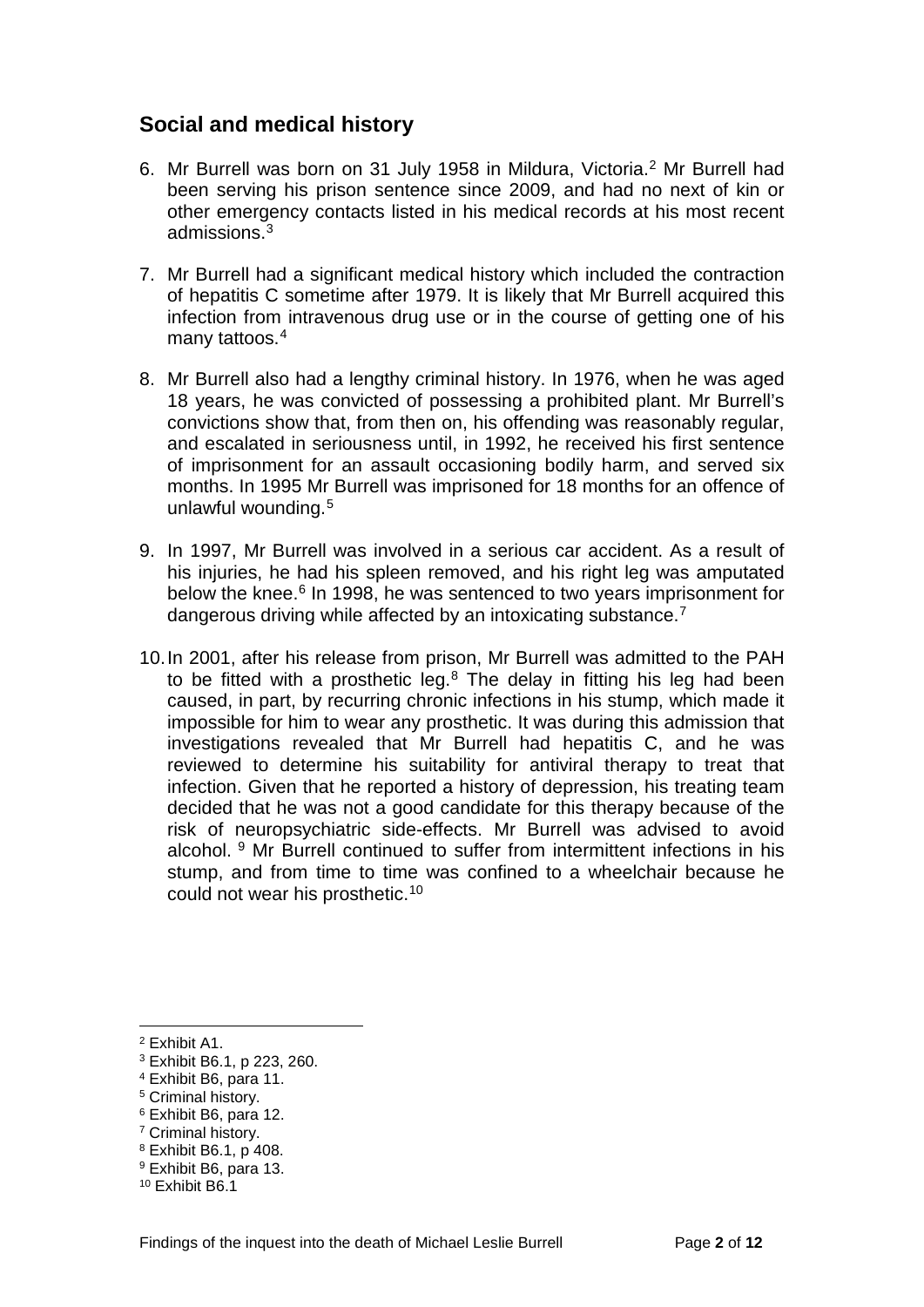- 11.In 2003, Mr Burrell attended the PAH as an outpatient for ongoing management of his hepatitis C. He reported to the specialist that he made his own home-brew and was quite a heavy drinker. He also reported that he was a smoker and a regular user of marijuana, and was currently taking an antidepressant. The specialist considered that Mr Burrell was still a poor candidate for treatment for hepatitis C, given his depression, recurrent leg infections and the fact that Mr Burrell advised he was not prepared to reduce his alcohol consumption. Mr Burrell was diagnosed with significant liver disease, likely due to his hepatitis C and heavy alcohol consumption.[11](#page-4-0)
- 12.Mr Burrell suffered a significant ongoing infection in his stump in 2005 and he was referred to the Infectious Diseases Clinic at the PAH. It was recommended that he have debridement surgery to remove infected tissue and bone, followed by a long course of antibiotics.[12](#page-4-1) Mr Burrell had this surgery at the PAH in March 2006, but required a second surgery in October 2006. Following the second surgery he developed an abscess under his stump post-surgery, despite being on intravenous antibiotics.[13](#page-4-2)
- 13.In March 2009 Mr Burrell was sentenced to 10 years imprisonment for manslaughter. He was an inmate at the Maryborough Correctional Centre (MCC). Mr Burrell was frequently transferred to the Brisbane Correctional Centre (BCC) in order to attend medical appointments at the PAH for his liver disease, his stump and prosthesis, ongoing shoulder pain and urological problems. There were sometimes difficulties with accommodating him because of his restricted mobility. On two occasions (2010 and 2012) Mr Burrell refused to attend an appointment at the Urology Clinic at the PAH due to problems with wheelchair access at BCC.<sup>[14](#page-4-3)</sup> In 2013 Mr Burrell was transferred to the WCC.<sup>[15](#page-4-4)</sup>
- 14.By early 2015, Mr Burrell's liver disease had progressed to incurable liver cancer (multifocal hepatocellular carcinoma), and he was considered a candidate for transcatheter arterial chemoembolization (TACE) therapy, which is a form of chemotherapy which can prolong life. Mr Burrell received his first course of this treatment on 29 July 2015. At this time Mr Burrell had been suffering from urinary tract infections for around a year and was kept in hospital for around two weeks following the TACE procedure for investigation and treatment of this problem.[16](#page-4-5)

<sup>11</sup> Exhibit B6.1, pp 197 – 198.  $\overline{a}$ 

<span id="page-4-1"></span><span id="page-4-0"></span><sup>12</sup> Exhibit B6.1, p 194.

<span id="page-4-2"></span><sup>13</sup> Exhibit B6.1, pp 298 - 401.

<span id="page-4-3"></span><sup>14</sup> Exhibit B6.1, pp 147 and 149.

<span id="page-4-4"></span><sup>15</sup> Movement Records (3), p 2.

<span id="page-4-5"></span><sup>16</sup> Exhibit B6.2, p 7 and Exhibit B6.1, pp 792 - 932.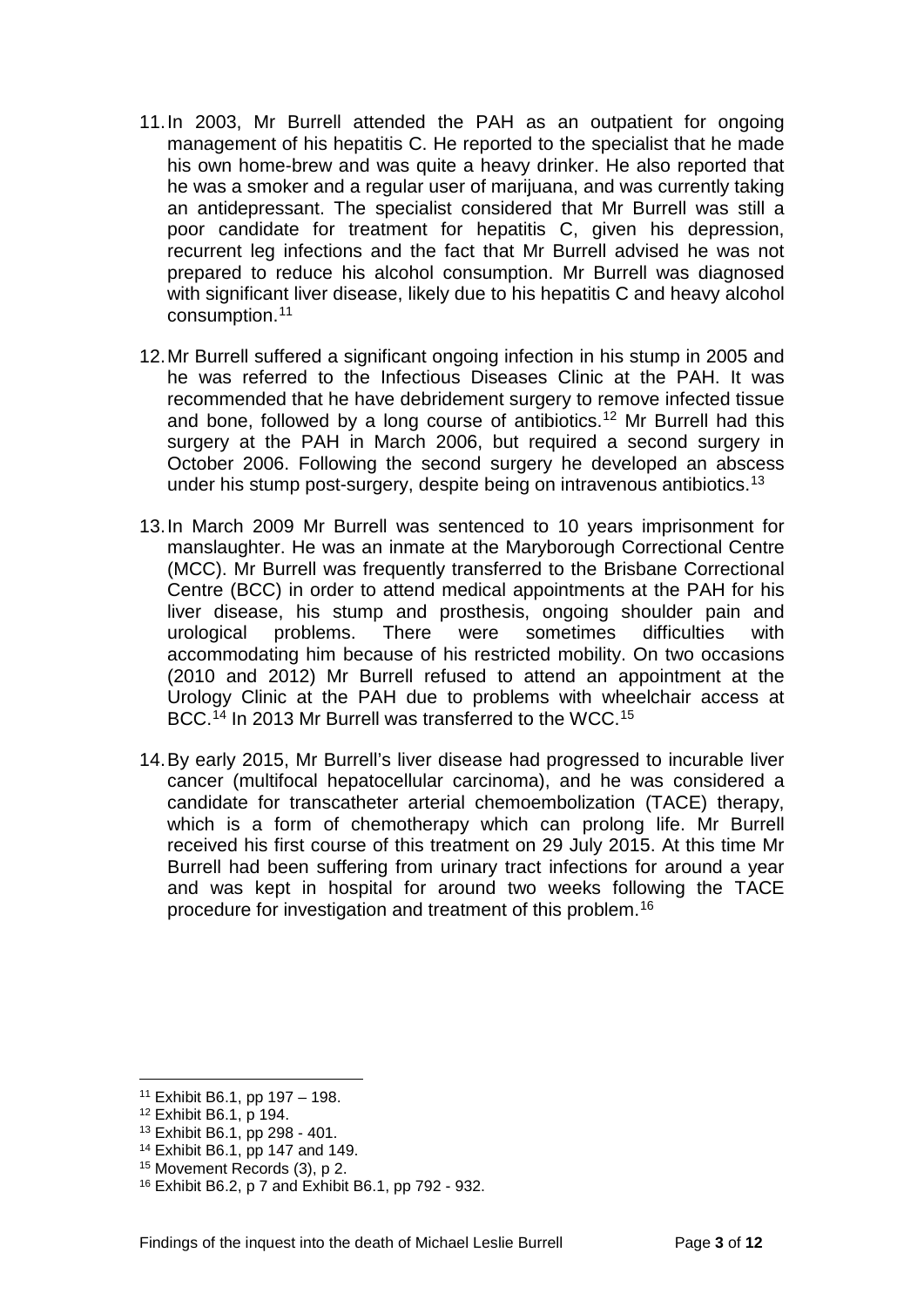- 15.Mr Burrell was readmitted within a few days after discharge, as he had begun to suffer confusion due to his liver disease (hepatic encephalopathy). From this point on, Mr Burrell was frequently admitted to the PAH for ongoing treatment of his liver disease, investigation and treatment of his urological difficulties, and episodes of chronic shoulder and neck pain and encephalopathy. He received a second round of TACE therapy on 21 January 2016.<sup>[17](#page-5-1)</sup>
- 16.On 22 March 2016, Mr Burrell's gastroenterologist at the PAH, Dr Graeme Macdonald, provided a letter for the Parole Board in which he advised that:

[Mr Burrell] has advanced liver disease complicated by unresectable *hepatocellular carcinoma. We have been palliating growth of his liver cancer*  with episodes of TACE therapy. At best, this will hold the growth for a while *but I suspect we will run into problems with liver failure in the next year or so and he is unlikely to be able to survive much beyond that.[18](#page-5-2)*

#### <span id="page-5-0"></span>**Circumstances of the death**

- 17.On 17 September 2016, at 9:30am Mr Burrell attended the WCC medical centre complaining of nausea and vomiting. He was given anti-nausea medication and kept in the medical centre under observation. Mr Burrell's nausea settled but at around 1:45pm he began complaining of abdominal pain. An ambulance was called, and at 2:15pm Mr Burrell was transported to the PAH Emergency Department (ED).<sup>[19](#page-5-3)</sup>
- 18.Mr Burrell was admitted to the ED at 3:08pm following triage. He was subsequently reviewed by the ED Registrar, Dr Cameron Stirling, who ordered various tests, including an abdominal and a chest x-ray, and performed an abdominal ultrasound on Mr Burrell during his review. The ultrasound was done to identify whether there was any fluid in the abdominal cavity that required draining. It was determined that drainage would not be required, and that Mr Burrell should be treated with IV antibiotics.[20](#page-5-4) The report of the abdominal x-ray noted that "[t]he appearances are consistent with partial small bowel obstruction".[21](#page-5-5)
- 19.At 8:58pm Medical Registrar, Dr Adrian Peters, reviewed Mr Burrell and the pathology and chest x-ray results, and noted that Mr Burrell was confused, and had a raised heart-rate but no fever. Dr Peters did not mention the abdominal x-ray in his notes, but did review it, and interpreted the image as showing 'faecal loading' (constipation).<sup>22</sup> Dr Peters noted that the cause of Mr Burrell's condition was likely to be encephalopathy brought on by an infection. He determined that Mr Burrell should be admitted under the care of Dr MacDonald.<sup>[23](#page-5-7)</sup>

<span id="page-5-1"></span><sup>17</sup> Exhibit B6.1, pp 497 - 792.

<span id="page-5-2"></span><sup>18</sup> Exhibit B6.1, pp 494 - 495.

<span id="page-5-3"></span><sup>19</sup> Exhibit B3.

<span id="page-5-4"></span><sup>20</sup> Exhibit E3, p 3.

<span id="page-5-5"></span><sup>21</sup> Exhibit B6.1, p 242.

<span id="page-5-6"></span><sup>22</sup> Exhibit E3, p 3.

<span id="page-5-7"></span><sup>23</sup> Exhibit B6.1, pp 230 – 232.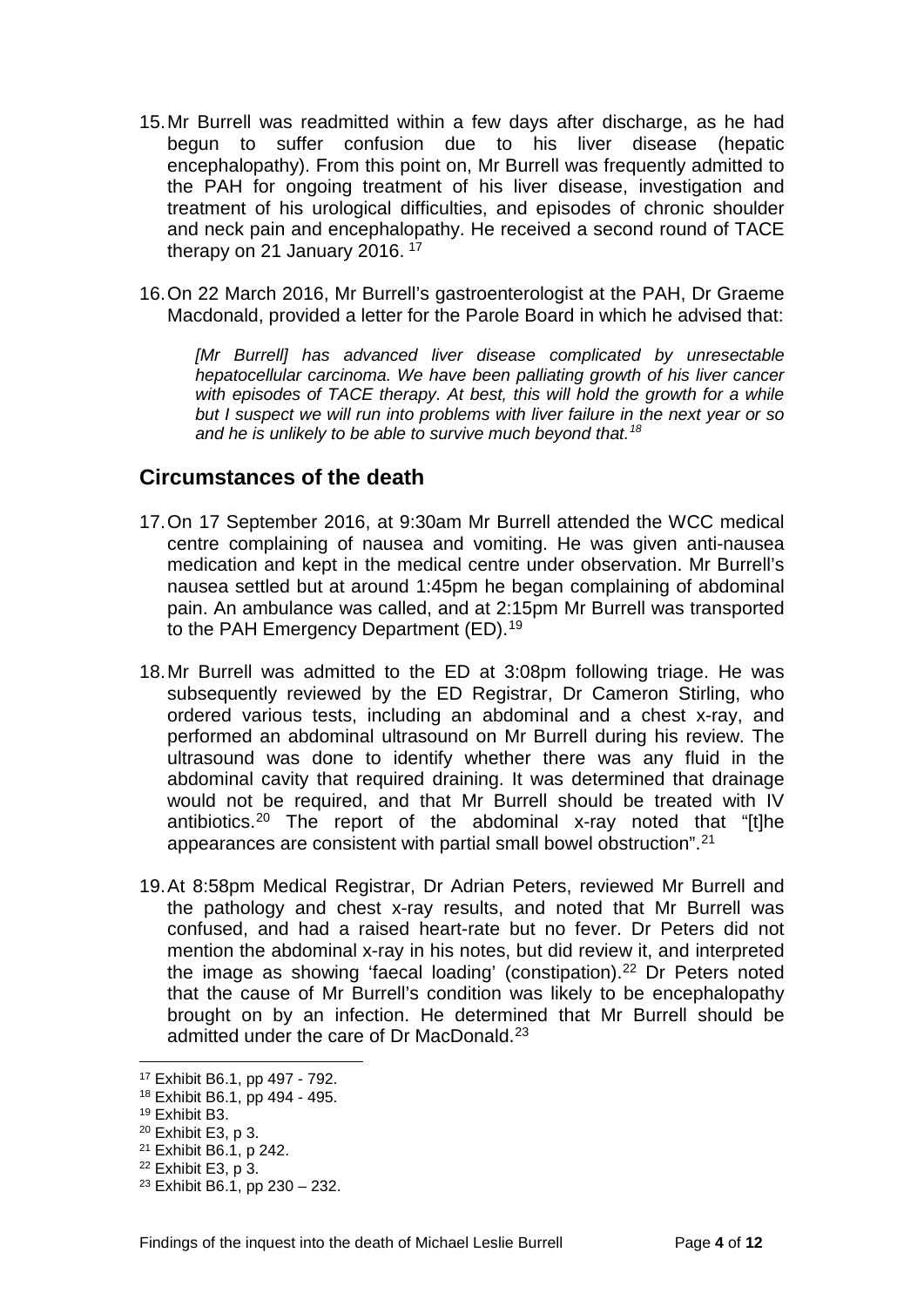- 20.Mr Burrell was transferred to the Secure Unit just after 11:00pm on 17 September 2016. Registered Nurse (RN) Cissamma James was assigned to care for Mr Burrell, and noted that he was still confused, his heart rate remained high, and that he was "rousable but can't stay awake".[24](#page-6-0)
- 21.The nurse in charge of the night shift, RN Chisholm, conducted the handover with the ED nurse while RN James settled Mr Burrell into his bed. When she looked at his records from the ED, RN Chisholm was concerned that Mr Burrell's heart rate had been high (between 110 and 130bpm) since he had been admitted to the ED, and remained high. According to PAH procedure, a code blue – medical emergency should be called if the patient's heart rate reached 140bpm. RN Chisholm had Dr Peters paged and asked him if Mr Burrell should have a 'modified call criteria' given his consistently high heart rate. Dr Peters advised that the call criteria for Mr Burrell should stay as per usual procedure, and advised that he would order an IV fluid bolus if RN Chisholm was concerned. RN Chisolm said that Mr Burrell was still being settled in and assessed, so did not ask for that order during the conversation.[25](#page-6-1)
- 22.Mr Burrell's Glasgow Coma Scale (GCS) score had fallen from 14/15 (on admission to the ED) to 11/15 (on admission to the SU). Although a drop in GCS score of 2 or more points is also a PAH criteria for calling a code blue, nursing staff did not call a code blue in respect of the GCS score.
- 23.RN Chisholm advised RN James to page Dr Peters and request a fluid bolus if Mr Burrell's heart rate rose above 140bpm. RN James monitored Mr Burrell closely overnight, and his heart rate remained below that level for the remainder of her shift. [26](#page-6-2)
- 24.At 6:00am on 18 September 2016, Nurses Chisholm and James handed over to the nurses on the morning shift, the nurse in charge RN Roser Alexis and RN Natalie Ryan. RN Alexis was familiar with Mr Burrell from previous admissions, and knew that his treatment had been palliative for some time. Nurses Chisholm and James advised that they were very concerned about Mr Burrell's condition and that he had deteriorated since around 2:00am that morning.[27](#page-6-3)
- 25.During handover, RN Ryan expressed concerns that, despite the fact that Mr Burrell had been in palliative care for some time, there was no Acute Resuscitation Plan (ARP) in place which would provide a clear end-of-life directive for staff if Mr Burrell suffered an acute deterioration. RN Ryan advised that she would take the matter up with Mr Burrell's Medical Treating Team later that day.[28](#page-6-4)

<span id="page-6-0"></span><sup>&</sup>lt;sup>24</sup> Exhibit B6.1, pp 233 – 235 and Exhibit B4, paras  $2 - 3$ .

<span id="page-6-1"></span><sup>&</sup>lt;sup>25</sup> Exhibit B2, paras  $8 - 15$  and Exhibit B6.1, p 230

<span id="page-6-2"></span><sup>26</sup> Exhibit B4, paras 4 - 7.

<span id="page-6-3"></span><sup>&</sup>lt;sup>27</sup> Exhibit B1, paras  $7 - 11$  and Exhibit B7, paras  $2 - 3$ .

<span id="page-6-4"></span> $28$  Exhibit B7, paras  $4 - 5$ .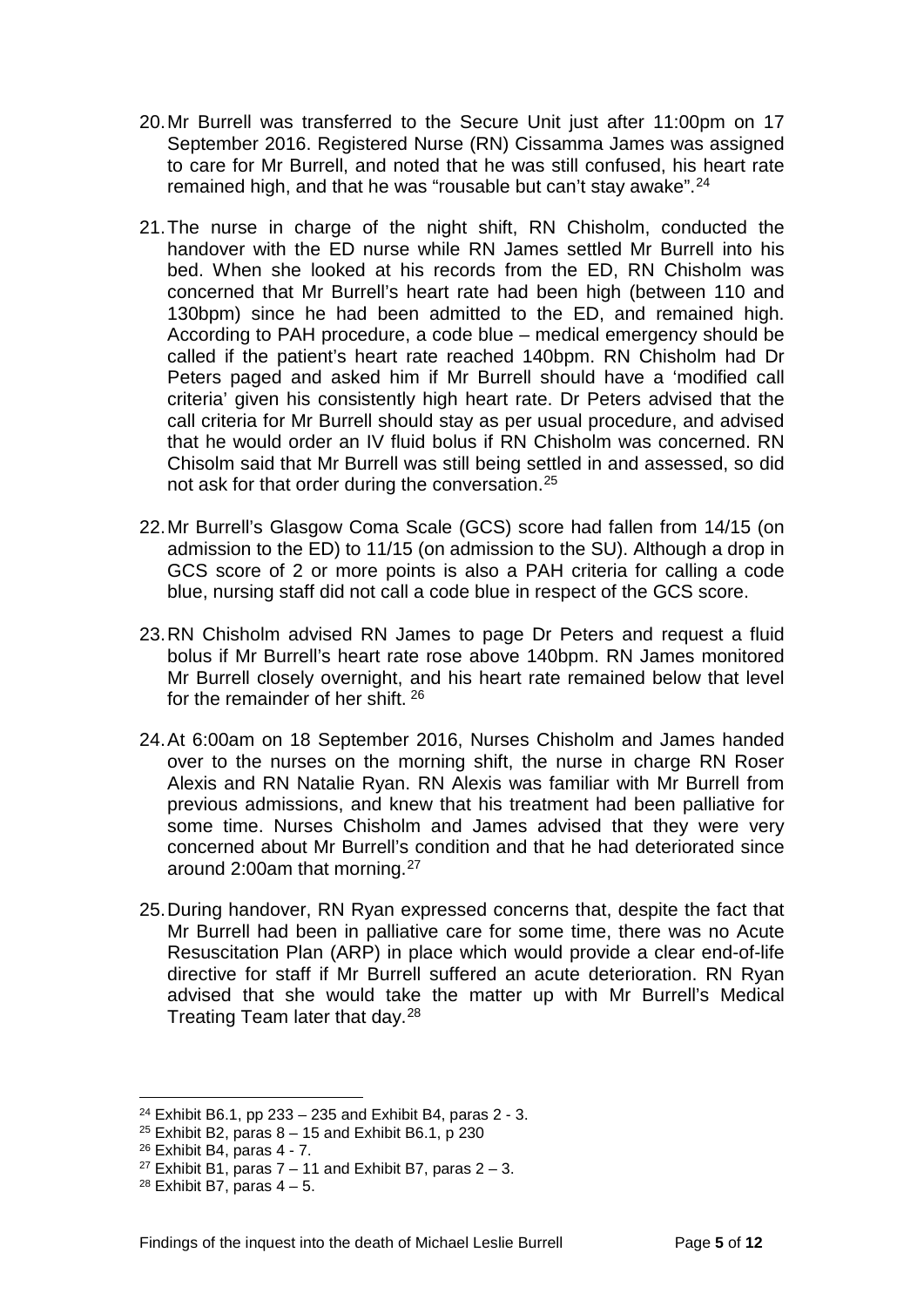- 26.After the verbal handover at the nurses' station, the nurses on morning shift went with RN James to carry out a head-to-toe check on Mr Burrell. They entered his cell at around 6:20 to 6:30am and observed that he was he was lying on his back. They noted that he had blue, mottled skin on his limbs, and appeared to be in pain and having difficulty breathing. RN Ryan commented that "it appeared that his peripherals were shutting down". RN Ryan noted that Mr Burrell's skin was cold to the touch and that his abdomen was grossly distended, tight and shiny. The RNs turned Mr Burrell onto his side to make him more comfortable and adjusted the angle of his head to enable him to breathe more easily.<sup>[29](#page-7-0)</sup>
- 27.Mr Burrell began thrashing around in the bed and attempting to speak. RN Ryan asked if he would like some pain relief. Mr Burrell was not fully conscious and could not answer verbally, but RN Alexis saw him nod when asked if he was in pain. RN James left as she had finished her shift, and both RN Alexis and RN Ryan returned to the nurses' office to page a doctor.[30](#page-7-1)
- 28.RN Ryan paged the doctor on call, Dr Wang, who said she was unable to attend to review Mr Burrell at that time. RN Ryan requested that Dr Wang authorise morphine for Mr Burrell to keep him comfortable until she could attend, and Dr Wang authorised the morphine. RNs Ryan and Alexis dispensed the morphine into a needle, and returned to Mr Burrell's cell. They re-entered the cell at around 6:40am.<sup>[31](#page-7-2)</sup>
- 29.Upon entering, RN Alexis noticed a very strong smell of faeces. Mr Burrell appeared to be unconscious and did not respond to the nurses. When they rolled him over to check his vital signs they saw that his body was covered with black faecal vomit and faecal matter which had been expelled from his abdomen through his mouth. The nurses found no pulse or signs of breathing, and noted that his pupils were fixed and dilated. RN Alexis considered that Mr Burrell was deceased.[32](#page-7-3)
- 30.RN Ryan called out "Code Blue" to the Correctional Officers standing near the cell. She then went to the nurses' station to make a call to the Rapid Response Team (RRT), and returned to the cell with the emergency trolley.[33](#page-7-4)

<span id="page-7-0"></span><sup>29</sup> Exhibit B7, para 7 and Exhibit B4, para 7.

<span id="page-7-1"></span> $30$  Exhibit B1, paras 12 – 15 and Exhibit B7, paras  $7 - 8$ .

<span id="page-7-2"></span> $31$  Exhibit B1, paras 15 – 16 and Exhibit B7, paras 8 – 10.

<span id="page-7-3"></span> $32$  Exhibit B1, paras 16 – 20 and Exhibit B7, paras 10 – 11.

<span id="page-7-4"></span> $33$  Exhibit B1, paras  $20 - 26$ ; Exhibit B1.1, paras 11 and 12; Exhibit B7, paras 12 – 16.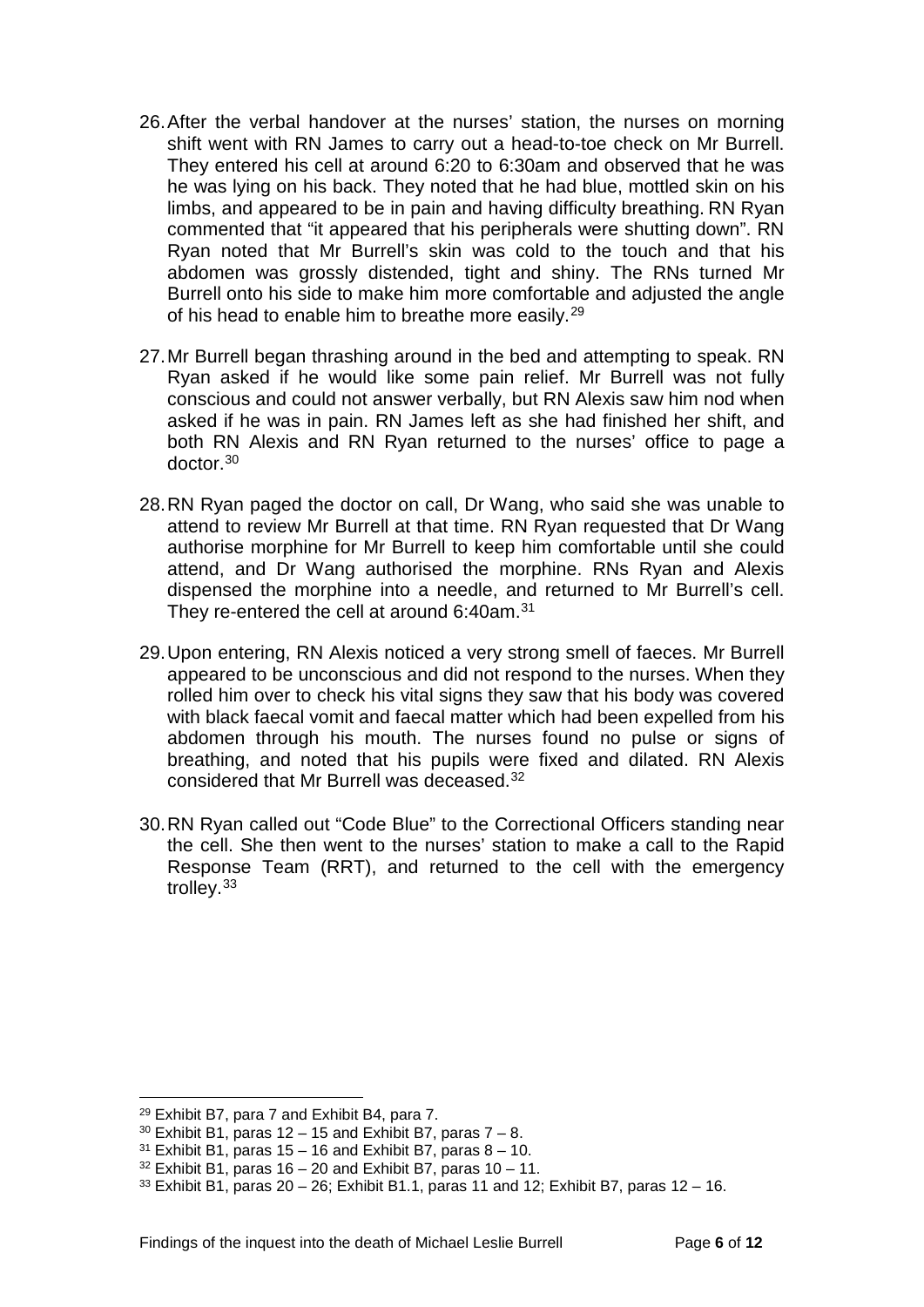- 31.There was some discussion between RN Alexis and RN Ryan about whether to commence CPR on Mr Burrell while they were waiting for the RRT in accordance with the PAH's code blue procedure. It was determined that they would not do CPR as Mr Burrell was assessed as not showing any signs of life and CPR would be futile. CPR was also not considered feasible due to the presence of faecal matter on Mr Burrell, and the risk of hepatitis C infection to the nurses if they performed CPR was too great.<sup>[34](#page-8-1)</sup>
- 32.CCO Petra Lewis was on duty in the Secure Ward with two other CCOs. She said that she was present when RN Ryan examined Mr Burrell, and again when RNs Ryan and Alexis returned to give Mr Burrell the morphine. She said there was only around 5 minutes between these events. CCO Lewis said that RN Ryan immediately notified her that Mr Burrell was deceased, and that she contacted her Corrective Supervisor Richard Woods who called a code blue, and that the RRT arrived at approximately  $7:00$ am  $35$
- 33.Medical Registrar Dr Robert Harvey recorded that he and the RRT arrived at the door of the Secure Unit at 6:48am, but that they did not enter until 6:54am as they had to wait for security and sign in. Dr Harvey examined Mr Burrell and attached a heart monitor, and determined that he had no life signs. Dr Harvey considered that Mr Burrell appeared to have had "a massive aspiration event as [he] suffered a respiratory and cardiac arrest, and that any further attempts to resuscitate would not be successful. Dr Harvey pronounced time of death at 7:21 am.[36](#page-8-3)

#### <span id="page-8-0"></span>**Autopsy**

- 34.On 20 September 2016, Specialist Pathologist, Dr Andrzej Kedziora conducted an autopsy consisting of an external examination of the body. The cause of death was given as "a) Multifocal hepatocellular carcinoma, *due to, or as a consequence of* b) Cirrhosis of the liver, *due to, or as a consequence of* c) Hepatitis C infection".[37](#page-8-4)
- 35.The toxicology results were negative for alcohol and illicit drugs, and showed only quantities of the medications Mr Burrell had been prescribed and/or treated with in palliative care.<sup>[38](#page-8-5)</sup> Dr Andrzej noted that the levels of tramadol (used to treat pain) and Mr Burrell's anti-depressant, Dothiepin, were detected at potentially toxic levels, but that this was not a factor which contributed to Mr Burrell's death, as "[c]oncentrations of drugs normally metabolised by liver tend to be elevated in liver failure".<sup>[39](#page-8-6)</sup>

 $34$  Exhibit B1 para 25 and Exhibit B7, paras 11 – 12.  $\overline{a}$ 

<span id="page-8-2"></span><span id="page-8-1"></span> $35$  Exhibit B5, paras  $12 - 15$ .

<span id="page-8-3"></span><sup>36</sup> Exhibit B6.1, pp 225 – 226.

<span id="page-8-4"></span><sup>37</sup> Exhibit A2, p 8.

<span id="page-8-5"></span><sup>38</sup> Exhibit A3

<span id="page-8-6"></span><sup>39</sup> Exhibit A2, p 7.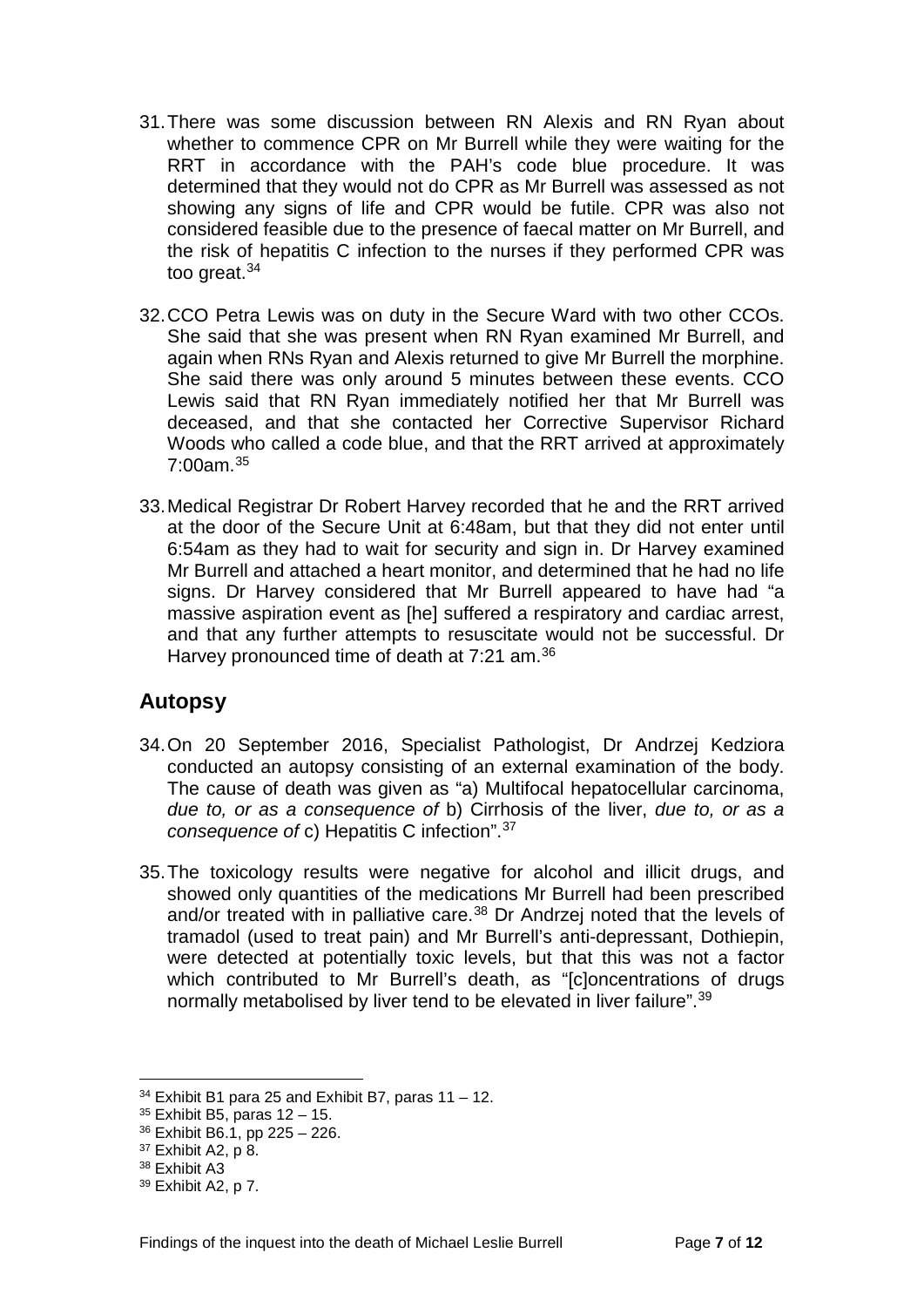### <span id="page-9-0"></span>**PAH Clinical Review**

- 36.Following Mr Burrell's death the PAH conducted an internal clinical review of the circumstances of the death. In a report dated 26 January 2017, the reviewer, Bronwyn Coote, identified the following "contributing factors":
	- 1. *The abdominal x-ray taken when the patient was in the Emergency Department indicated a partial bowel obstruction. This was not identified at the time of admission.*
	- 2. *Nursing staff in the Security Unit did not adhere to hospital procedure and initiate a* code blue – medical emergency *when it was identified the patient's Glasgow Coma Scale had decreased greater than 2 points on admission.*
	- *3. Nursing staff in the Security Unit did not adhere to hospital procedure and commence Cardio Pulmonary Resuscitation when they identified the patient as not breathing. Nursing staff called a code Blue for a Medical Officer to pronounce the patient deceased.[40](#page-9-1)*
- 37.In respect of the first contributing factor, it was found that the Medical Registrar reviewed only one of the three x-ray images taken of Mr Burrell's abdomen, and assumed that this was the only image available. The hospital identified this as human error only (there was no problem with the images or the way in which they had been loaded on to the hospital computer system), and the Registrar was given retraining on how to access all images uploaded.[41](#page-9-2)
- 38.With respect of the second and third contributing factors, human error was also found to have caused the failures to adhere to hospital procedures by the relevant nursing staff. The reviewer identified a number of factors in relation to why CPR was not commenced by nursing staff:
	- Confusion regarding what emergency treatment was required as Mr Burrell was identified as a "palliative patient" with a terminal illness. Some staff considered this meant he was not for active treatment while others thought there were some treatment options available but no curative treatment could be offered.
	- Concerns that the death was a death in custody.
	- Concerns about personal safety by being exposed to contaminated bodily fluids.

39.The report also noted the following "issue":

*There was a delay in the RRT entering the SU. This was the result of poor communication between the nursing staff and Corrective Officers when the RN made the code blue call.*

<span id="page-9-1"></span><sup>40</sup> Exhibit E3, p 2.

<span id="page-9-2"></span><sup>41</sup> Exhibit E3, pp 4 - 5.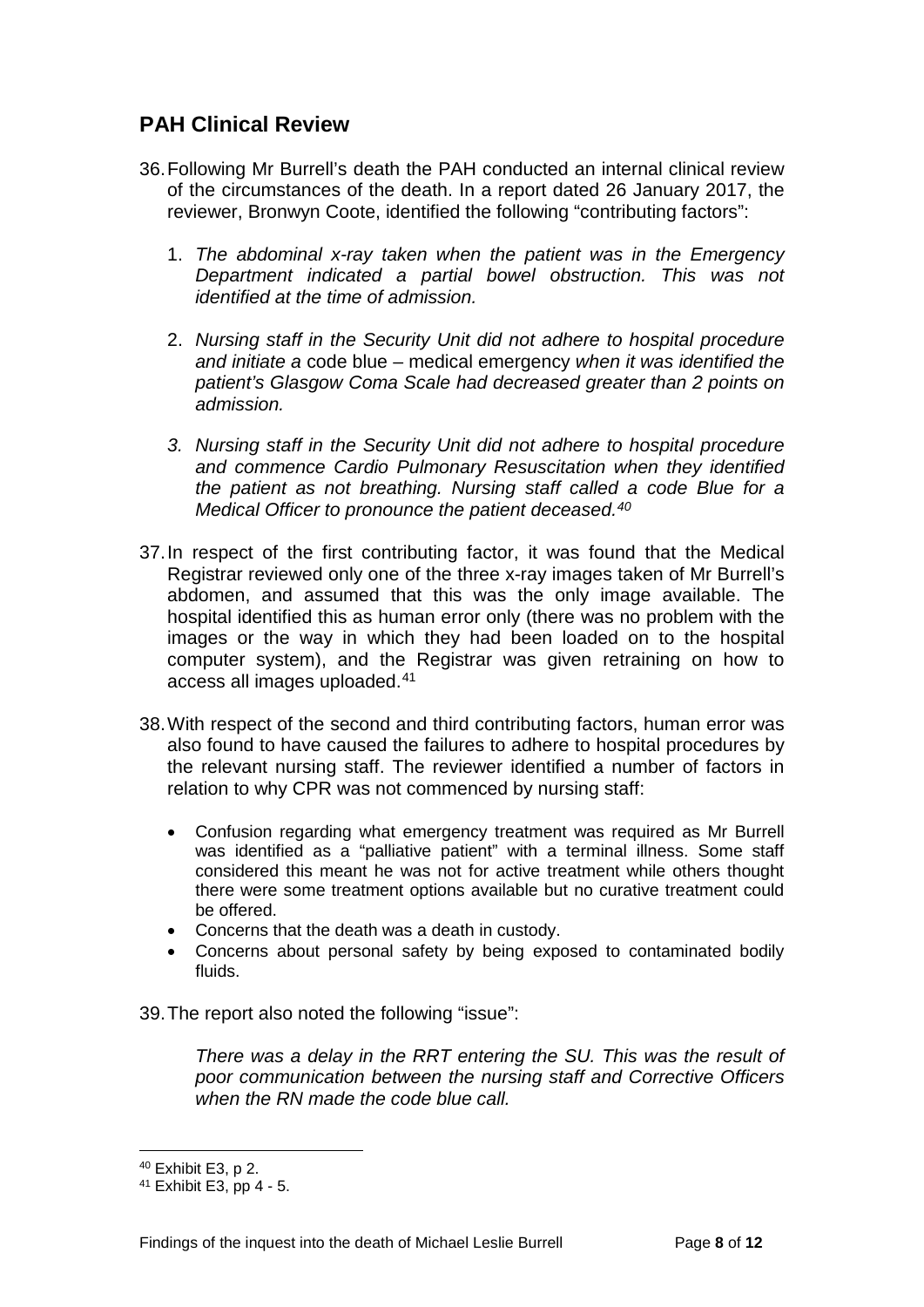#### <span id="page-10-0"></span>**PAH Response to the Clinical Review**

- 40.On 12 February 2019 Dr Stephen Ayre, the Health Service Chief Executive, wrote to advise of the measures that the PAH have put in place in response to the review of Mr Burrell's death. These include:
	- a. a dedicated Code Blue phone line has been installed in the Command Room of the SU to ensure that security staff are aware that a RRT has been called and the RRT is not delayed in entering the SU;
	- b. education has been given to all permanent SU staff and staff employed since the incident in:
		- i. Basic life support;
		- ii. Recognition and response to clinical deterioration
		- iii. Managing deterioration Digital hospital Power Chart (Between the Flags)

iv. Processes for deceased prisoners.

c. development of a Patient Safety Round to occur at the beginning of each shift in the SU, to ensure that staff on duty have a clear understanding of each patient's management plan.[42](#page-10-2)

#### <span id="page-10-1"></span>**CFMU Review**

41.At the request of the Coroners Court, Dr Ian Home, Senior Forensic Physician, Clinical Forensic Medicine Unit (CFMU) examined the autopsy report, Mr Burrell's medical records as well as the internal review and response by the PAH. In his report dated 30 April 2019, Dr Home concluded:

*As there were no reversible causes identified at autopsy, it is difficult to suggest Mr Burrell's deterioration on 18/09/2016 could have been in any way prevented. Nevertheless, reading the information provided, it is clear that Mr Burrell should have been medically and possibly surgically reviewed soon after his admission to the Secure Unit. Decompression of the stomach via insertion of a nasogastric tube may have provided some relief from abdominal discomfort and prevented further vomiting. Repeat blood tests may have revealed electrolyte disturbances caused by fluid shifts that may have increased susceptibility to a life-threatening cardiac arrhythmia and /or neurological dysfunction. At the very least, the cause of Mr Burrell's deterioration and his management plan should have been reassessed and if appropriate, the reasoning for any limitations of treatment clearly documented.[43](#page-10-3)*

<sup>42</sup> Exhibit E4.  $\overline{a}$ 

<span id="page-10-3"></span><span id="page-10-2"></span><sup>43</sup> Exhibit F1, p 5.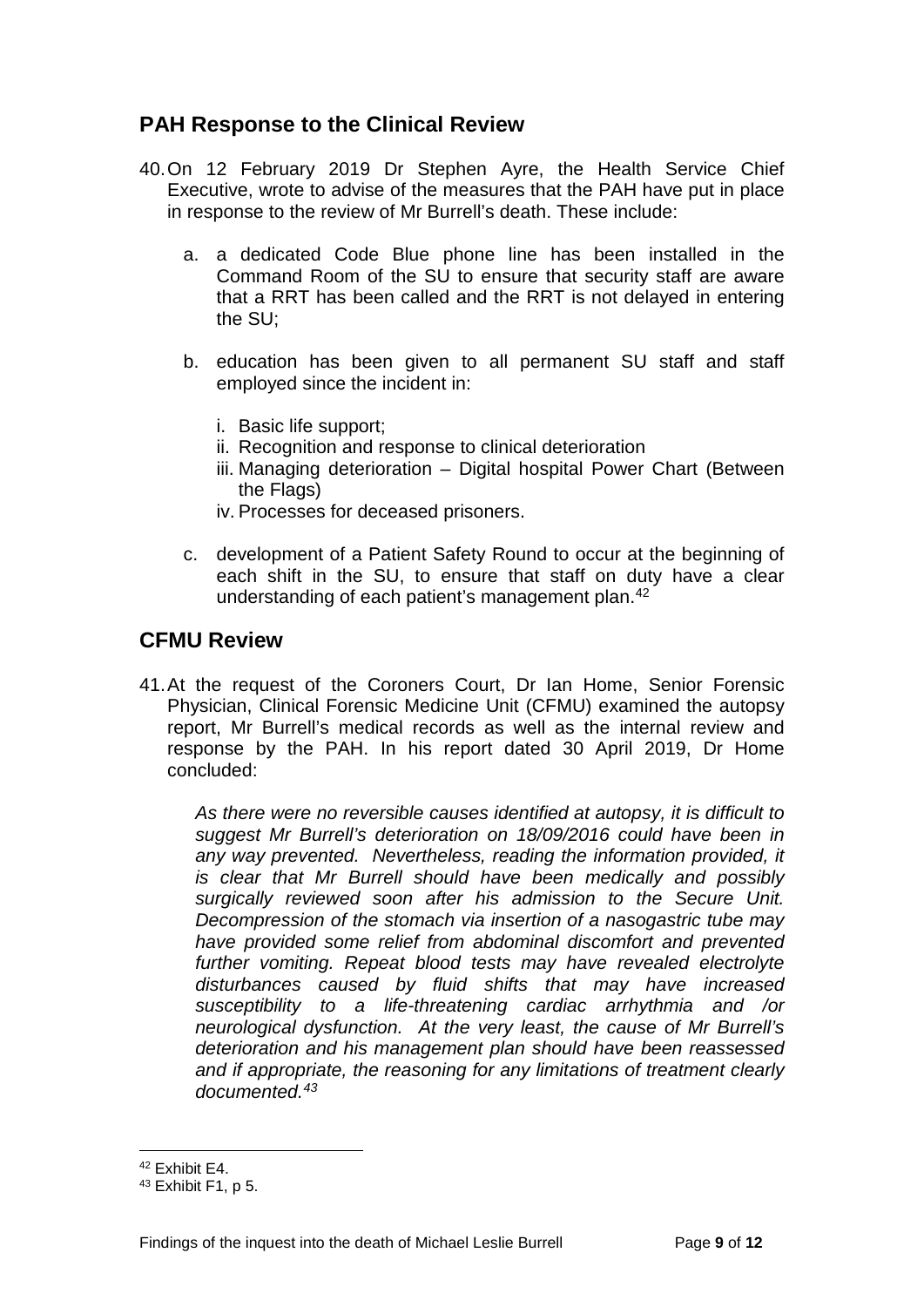42.In respect of the PAH internal review, Dr Home noted that the review "correctly identified a number of system errors related to Mr Burrell's final admission".[44](#page-11-2) Dr Home had no criticisms to offer of the PAH review or of the steps taken by the PAH to prevent similar errors from occurring in the future.

#### <span id="page-11-0"></span>**Inquest**

- 43.As Mr Burrell's death occurred while he was in custody, an inquest was required by s27(1)(a)(i) of the *Coroners Act 2003*. The inquest was held on 20 June 2019. All of the statements, medical records and material gathered during the investigation into Mr Burrell's death were tendered to the court. Counsel Assisting proceeded immediately to submissions in lieu of an oral testimony being heard.
- 44.In considering this matter, I also had the benefit of written submissions from QCS, who advised that they were in agreement with the findings of Detective Senior Constable Sannazzaro and the opinion of Dr Home.

### <span id="page-11-1"></span>**Conclusions**

- 45.Mr Burrell's death was the subject of a police investigation. That investigation has been considered by me and I accept that the death was from natural causes with no suspicious circumstances associated with it.
- 46.Mr Burrell's death was also the subject of an internal review by the hospital and an independent review by Dr Home. Some shortcomings were acknowledged in the identification of Mr Burrell's abdominal pain on admission, and in adherence by hospital staff to hospital procedures. However, I find that none of these systemic shortcomings caused or contributed to Mr Burrell's death. I am also satisfied that the response by the PAH to the shortcomings identified was appropriate and sufficient.
- 47.I also acknowledge that where the PAH's clinical review identified human errors as contributory factors, the identification of those factors should not be equated with a finding of fault on the part of the relevant clinical staff. It was necessary to assess the actions of those staff in the context of the circumstances at the time.
- 48.Subject to the systemic shortcomings identified by the PAH and by Dr Home, I am satisfied that Mr Burrell was given appropriate medical care by staff at WCC and at the PAH while he was admitted there. His death could not reasonably been prevented.

<span id="page-11-2"></span><sup>44</sup> Exhibit F1, p 3.  $\overline{a}$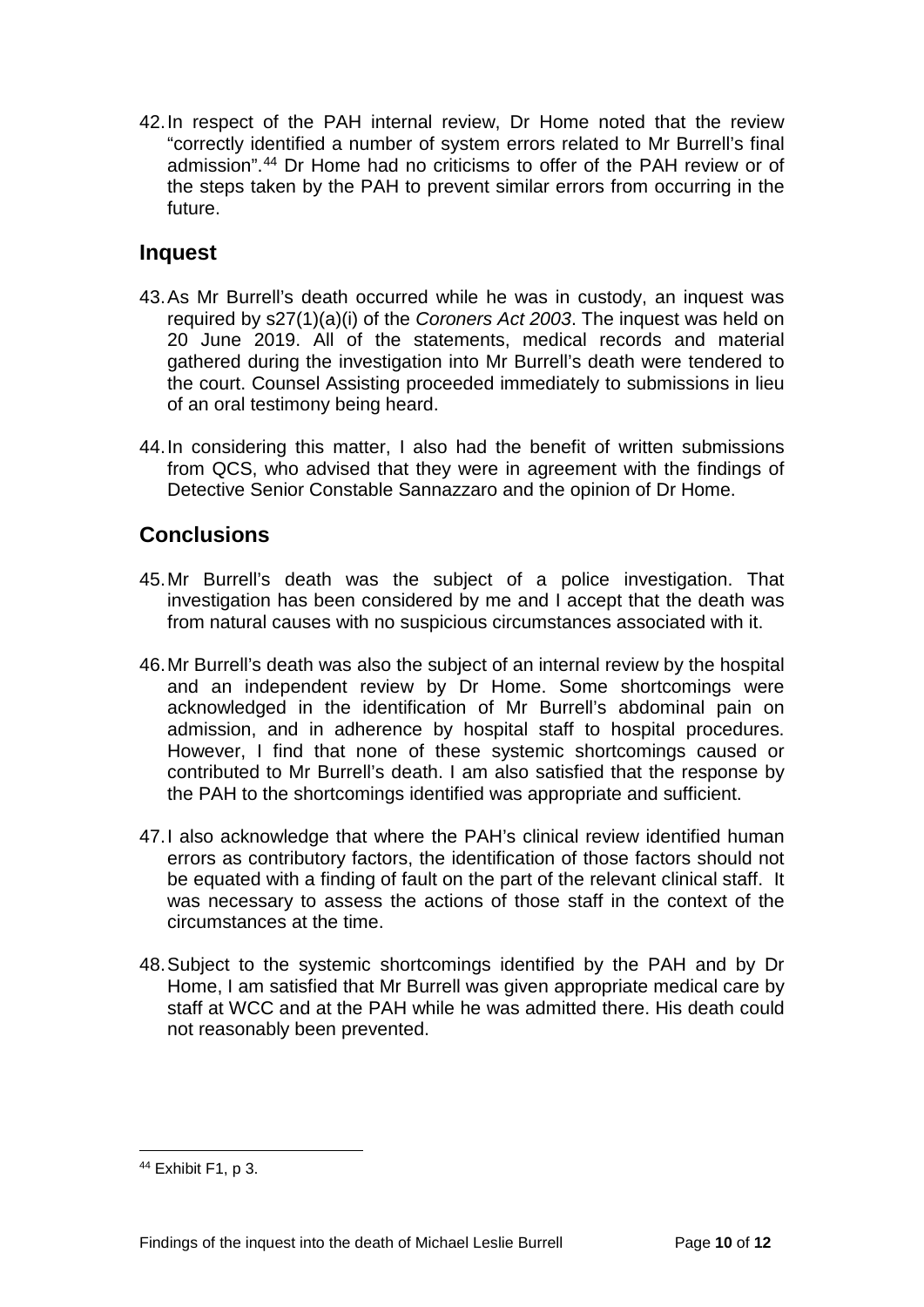49.It is a recognised principle that the health care provided to prisoners should not be off a lesser standard than that provided to other members of the community. The evidence tendered at the inquest established the adequacy of the medical care provided to Mr Burrell when measured against this benchmark.

#### **Findings**

50.I am required to find, as far as is possible, the medical cause of death, who the deceased person was and when, where and how he came by his death. After considering all of the evidence, including the material contained in the exhibits, I am able to make the following findings:

<span id="page-12-0"></span>**Identity of the deceased** - Michael Leslie Burrell

- <span id="page-12-1"></span>**How he died** - On 17 September 2016, Mr Burrell was transferred from the Wolston Correctional Centre to the Princess Alexandra Hospital Emergency Department with general decline, nausea and increasing abdominal pain. He was admitted to the hospital's Secure Unit at 11:30pm. He had a lengthy history of hepatitis C and hepatocellular cancer and had been treated on multiple occasions at the Princess Alexandra Hospital. Mr Burrell had no contact with his family and there was no acute resuscitation plan in place. On the morning of 18 September 2016, Mr Burrell was found to be unresponsive by nursing staff at around 6:40am after he was reported on handover to have progressively declined overnight. Resuscitation efforts were not commenced and he was declared deceased at 7:21am.
- <span id="page-12-2"></span>**Place of death -** Princess Alexandra Hospital, 199 Ipswich Road, Woolloongabba in the State of Queensland.

<span id="page-12-3"></span>**Date of death -** 18 September 2016.

<span id="page-12-4"></span>**Cause of death -** Mr Burrell died as a result of multifocal hepatocellular carcinoma, due to, or as a consequence of cirrhosis of the liver, due to, or as a consequence of hepatitis C infection.